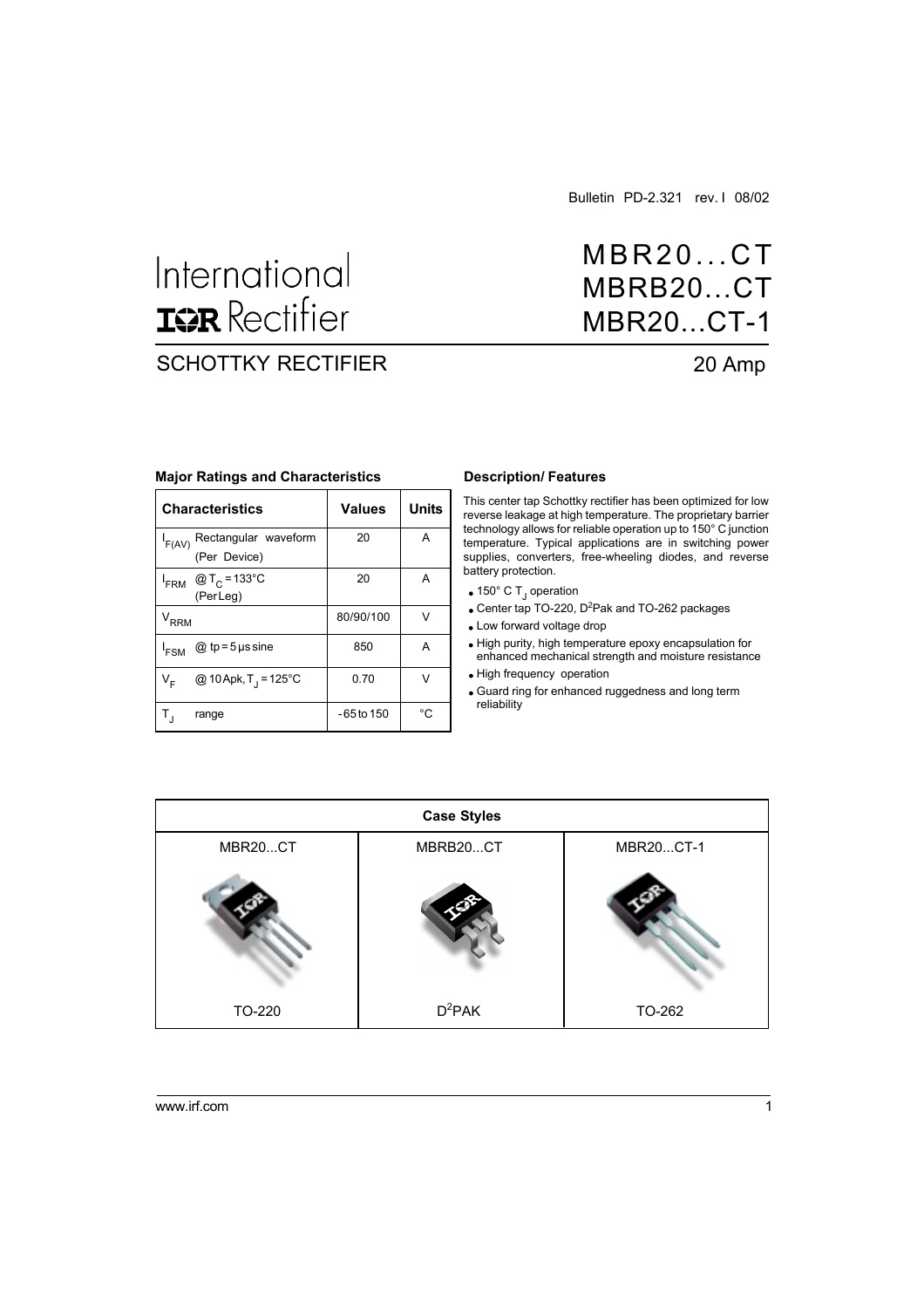#### MBR20...CT, MBRB20...CT, MBR20...CT-1

## International **ISR** Rectifier

#### Voltage Ratings

Bulletin PD-2.321 rev. I 08/02

| Parameters                                             | <b>MBR2080CT</b><br>MBRB2080CT<br>MBR2080CT-1 | <b>MBR2090CT</b><br>MBRB2090CT<br>MBR2090CT-1 | MBR20100CT<br><b>MBRB20100CT</b><br>MBR20100CT-1 |
|--------------------------------------------------------|-----------------------------------------------|-----------------------------------------------|--------------------------------------------------|
| $V_{R}$<br>Max. DC Reverse Voltage (V)                 | 80                                            | 90                                            | 100                                              |
| V <sub>RWM</sub> Max. Working Peak Reverse Voltage (V) |                                               |                                               |                                                  |

#### Absolute Maximum Ratings

|                  | <b>Parameters</b>             |             | Values | <b>Units</b> |                                                          | Conditions                                       |
|------------------|-------------------------------|-------------|--------|--------------|----------------------------------------------------------|--------------------------------------------------|
| F(AV)            | Max.AverageForward            | (PerLeg)    | 10     | A            | $@T_c = 133°C$ , (Rated $V_a$ )                          |                                                  |
|                  | Current                       | (PerDevice) | 20     |              |                                                          |                                                  |
| <sup>I</sup> FRM | Peak Repetitive Forward       |             | 20     | A            | Rated $V_R$ , square wave, 20kHz                         |                                                  |
|                  | Current                       | (Per Leg)   |        |              | $T_c = 133^{\circ}$ C                                    |                                                  |
| <sup>I</sup> FSM | Non Repetitive Peak           |             | 850    |              |                                                          |                                                  |
|                  | Surge Current                 |             |        | A            | Rect. pulse                                              |                                                  |
|                  |                               |             | 150    |              |                                                          | Surge applied at rated load conditions halfwave, |
|                  |                               |             |        |              | single phase, 60Hz                                       |                                                  |
| RRM              | Peak Repetitive Reverse       |             | 0.5    | A            | 2.0 µsec 1.0 KHz                                         |                                                  |
|                  | Surge Current                 |             |        |              |                                                          |                                                  |
| $E_{AS}$         | Non-RepetitiveAvalancheEnergy |             | 24     | mJ           | $T_1 = 25^{\circ}C$ , $I_{\Delta S} = 2$ Amps, L = 12 mH |                                                  |
|                  |                               | (PerLeg)    |        |              |                                                          |                                                  |

### Electrical Specifications

|                | Parameters                           | Values | <b>Units</b> |                  | Conditions                                                   |
|----------------|--------------------------------------|--------|--------------|------------------|--------------------------------------------------------------|
| $V_{FM}$       | Max. Forward Voltage Drop            | 0.80   | V            | @ 10A            |                                                              |
|                | (1)                                  | 0.95   | v            | @ 20A            | $T_1 = 25 °C$                                                |
|                |                                      | 0.70   | V            | @ 10A            |                                                              |
|                |                                      | 0.85   | v            | @ 20A            | $T_1$ = 125 °C                                               |
| 'RM            | Max. Instantaneus Reverse Current    | 0.10   | mA           | $T_1 = 25 °C$    | Rated DC voltage                                             |
|                | (1)                                  | 6      | mA           | $T_1 = 125 °C$   |                                                              |
|                | V <sub>F(TO)</sub> Threshold Voltage | 0.433  | V            | $T_i = T_i$ max. |                                                              |
| $r_{t}$        | <b>Forward Slope Resistance</b>      | 15.8   | $m\Omega$    |                  |                                                              |
| $C_{\text{T}}$ | Max. Junction Capacitance            | 400    | pF           |                  | $V_B$ = 5 $V_{DC}$ , (test signal range 100Khz to 1Mhz) 25°C |
| $L_{\rm S}$    | <b>Typical Series Inductance</b>     | 8.0    | nH           |                  | Measured from top of terminal to mounting plane              |
| dv/dt          | Max. Voltage Rate of Change          | 10,000 | $V/\mu s$    |                  |                                                              |
|                | (Rated $V_R$ )                       |        |              |                  |                                                              |

#### Thermal-Mechanical Specifications

(1) Pulse Width < 300µs, Duty Cycle <2%

|                        | Parameters                                               |      | Values       | <b>Units</b>   | Conditions                                              |
|------------------------|----------------------------------------------------------|------|--------------|----------------|---------------------------------------------------------|
| T,                     | Max. Junction Temperature Range                          |      | $-65$ to 150 | °C             |                                                         |
| $\cdot$ T $_{\sf stg}$ | Max. Storage Temperature Range                           |      | $-65$ to 175 | °C             |                                                         |
| $R_{thJC}$             | Max. Thermal Resistance<br>Junction to Case<br>(Per Leg) |      | 2.0          | °C/W           | DC operation                                            |
| $R_{thCS}$             | <b>Typical Thermal Resistance</b><br>Case to Heatsink    |      | 0.50         | $\degree$ C/W  | Mounting surface, smooth and greased<br>Only for TO-220 |
| $R_{thJA}$             | Max. Thermal Resistance<br>Junction to Ambient           |      | 50           | $^{\circ}$ C/W | DC operation<br>For D <sup>2</sup> Pak and TO-262       |
| wt                     | Approximate Weight                                       |      | 2(0.07)      | $g$ (oz.)      |                                                         |
| T.                     | <b>Mounting Torque</b>                                   | Min. | 6(5)         | $Kq-cm$        | Non-lubricated threads                                  |
|                        |                                                          | Max. | 12(10)       | $(lbf-in)$     |                                                         |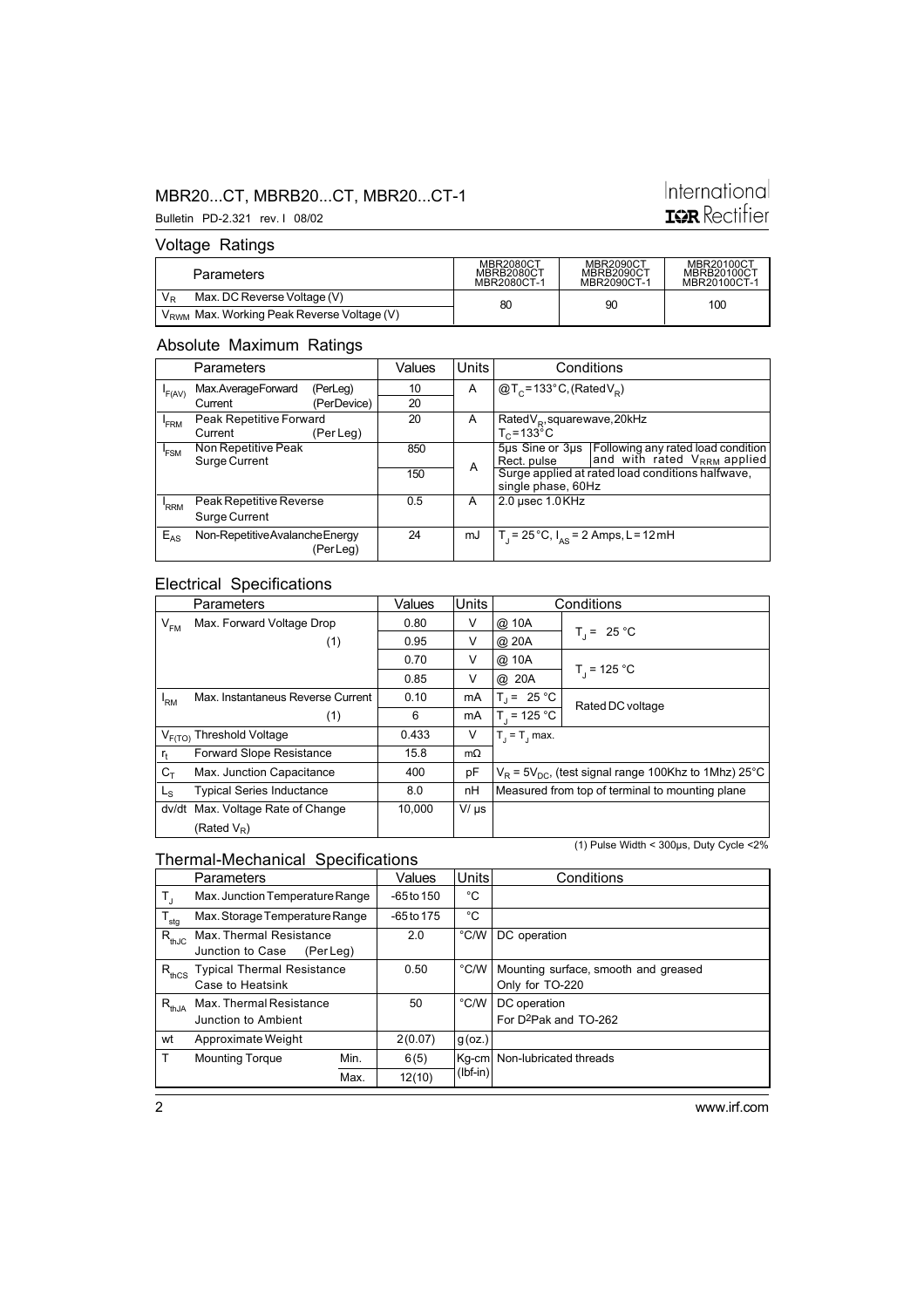International

MBR20...CT, MBRB20...CT, MBR20...CT-1

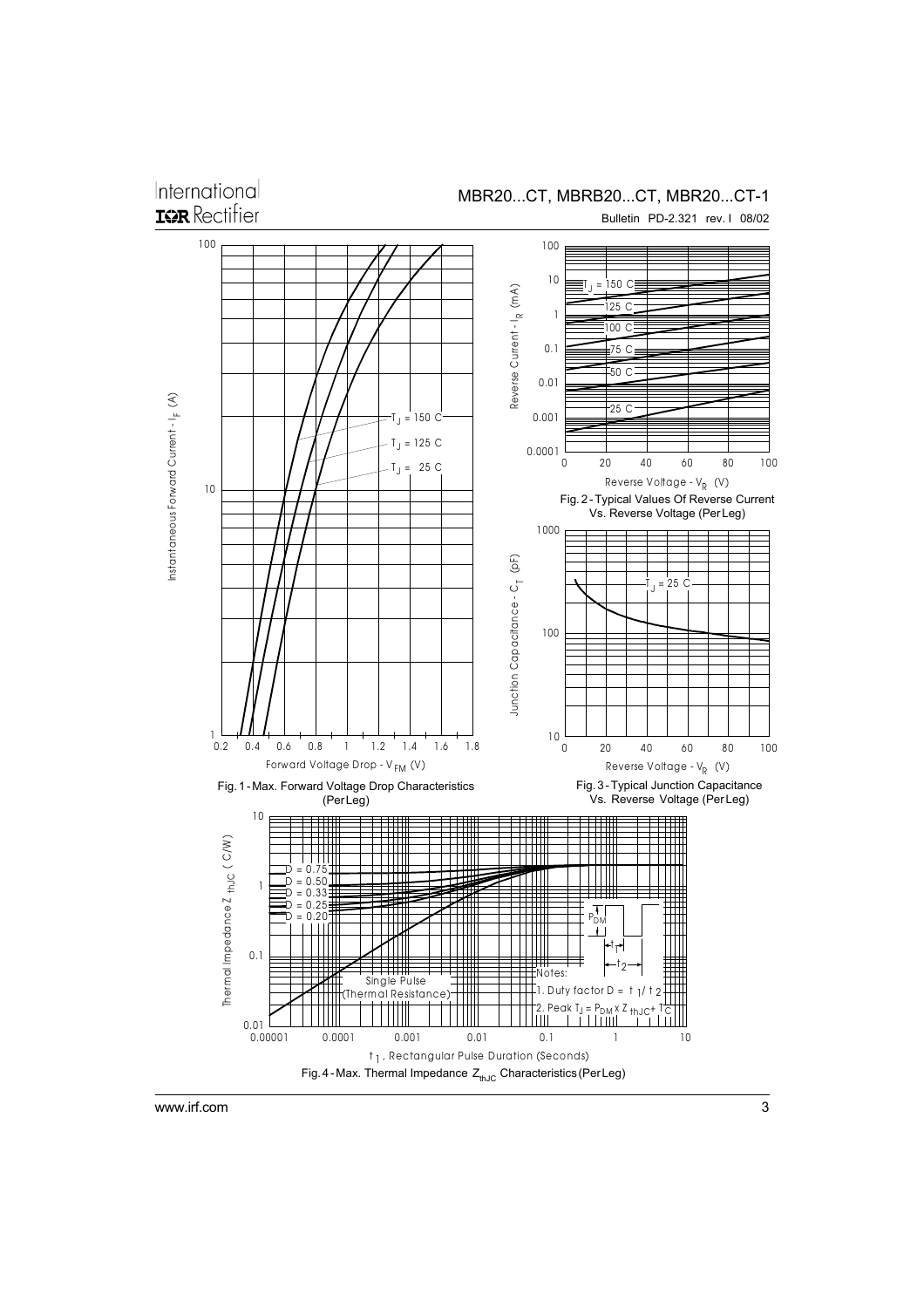

Fig. 5 - Max. Allowable Case Temperature Vs. Average Forward Current (Per Leg)

MBR20...CT, MBRB20...CT, MBR20...CT-1

Fig. 6 - Forward Power Loss Characteristics (Per Leg)

International





**(2)** Formula used:  $T_{\text{C}}$  =  $T_{\text{J}}$  - (Pd + Pd<sub>REV</sub>) x R<sub>thJC</sub>; Pd = Forward Power Loss = I<sub>F(AV)</sub> x V<sub>FM</sub> @ (I<sub>F(AV)</sub>/D) (see Fig. 6); Pd<sub>REV</sub> = Inverse Power Loss = V<sub>R1</sub> x I<sub>R</sub> (1 - D); I<sub>R</sub> @ V<sub>R1</sub> = rated V<sub>R</sub>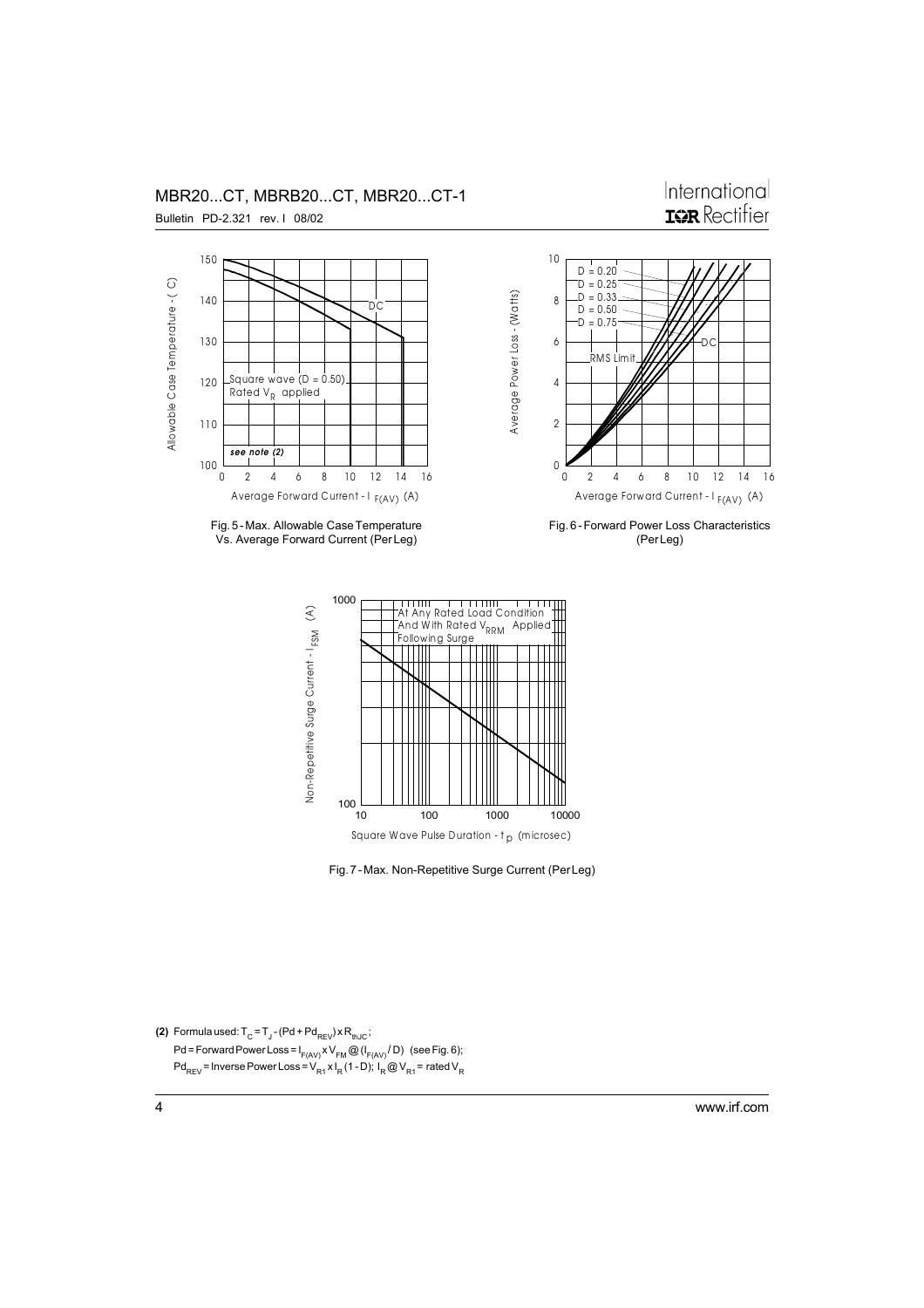International **IGR** Rectifier

Bulletin PD-2.321 rev. I 08/02

Outline Table

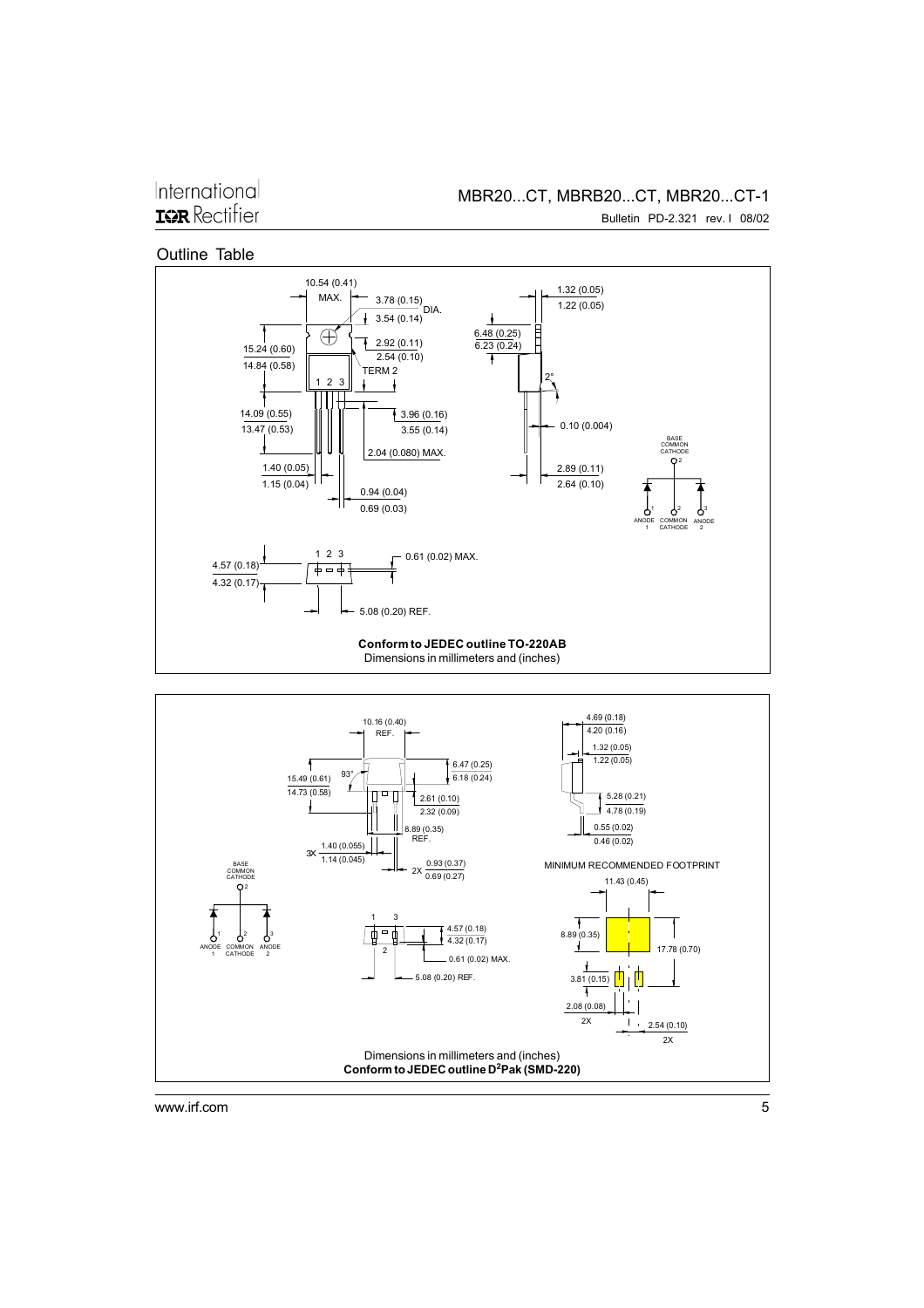#### MBR20...CT, MBRB20...CT, MBR20...CT-1 Bulletin PD-2.321 rev. I 08/02

## International **ISR** Rectifier



Tape & Reel Information